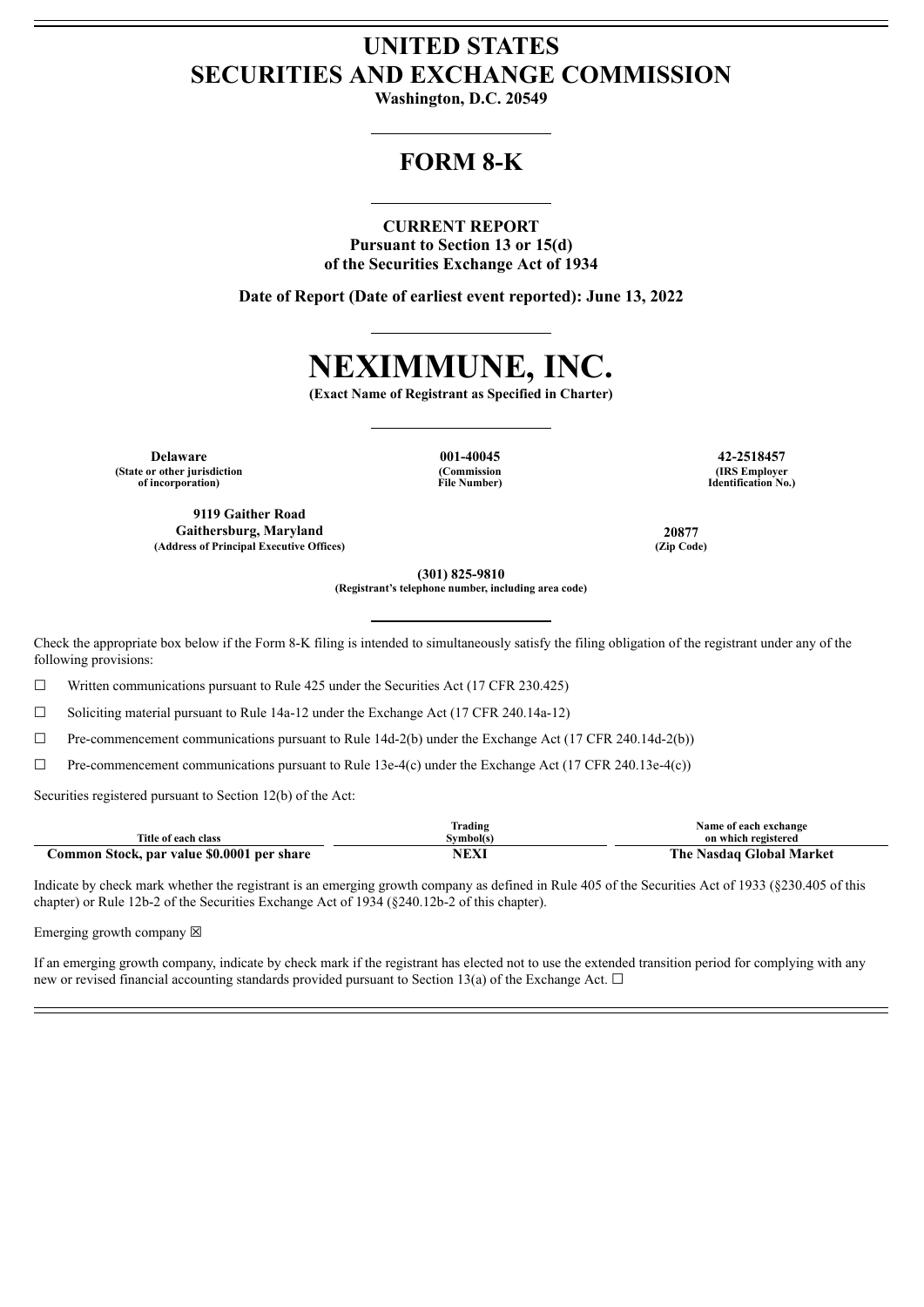### **Item 5.07 Submission of Matters to a Vote of Security Holders.**

The 2022 Annual Meeting of Stockholders (the "Annual Meeting") of NexImmune, Inc. (the "Company") was held virtually on June 13, 2022 at 10:00 a.m. Eastern Standard Time. Of the Company's 22,841,794 shares of common stock issued and outstanding and eligible to vote as of the record date of April 18, 2022, a quorum of 17,644,797 shares, or approximately 77.24% of the eligible shares, was present in person or represented by proxy. Each of the matters set forth below is described in detail in the Company's definitive proxy statement filed with the Securities and Exchange Commission on May 3, 2022. The following actions were taken at the Annual Meeting:

### Proposal 1

Election of the following nominees as directors of the Company, each to serve until the 2025 Annual Meeting and until his or her successor is duly elected and qualified.

|                              | Votes For | Votes Withheld | <b>Broker Non-Vote</b> |
|------------------------------|-----------|----------------|------------------------|
| Paul D'Angio, R.P.H., M.S.J. | 7.419.782 | 3.759.124      | 6.465.891              |
| Zhengbin (Bing) Yao, Ph.D.   | 7.399.371 | 3.779.535      | 6,465,891              |

### Proposal 2

Ratification of the selection of Ernst & Young LLP as the Company's Independent Registered Public Accounting Firm for the year ending December 31, 2022.

| Votes For        | <b>Votes Against</b> | Votes<br>Abstained | <b>Broker Non-Vote</b> |
|------------------|----------------------|--------------------|------------------------|
| 804<br>. .<br>AA | ,600                 | 303<br>ر ر         |                        |